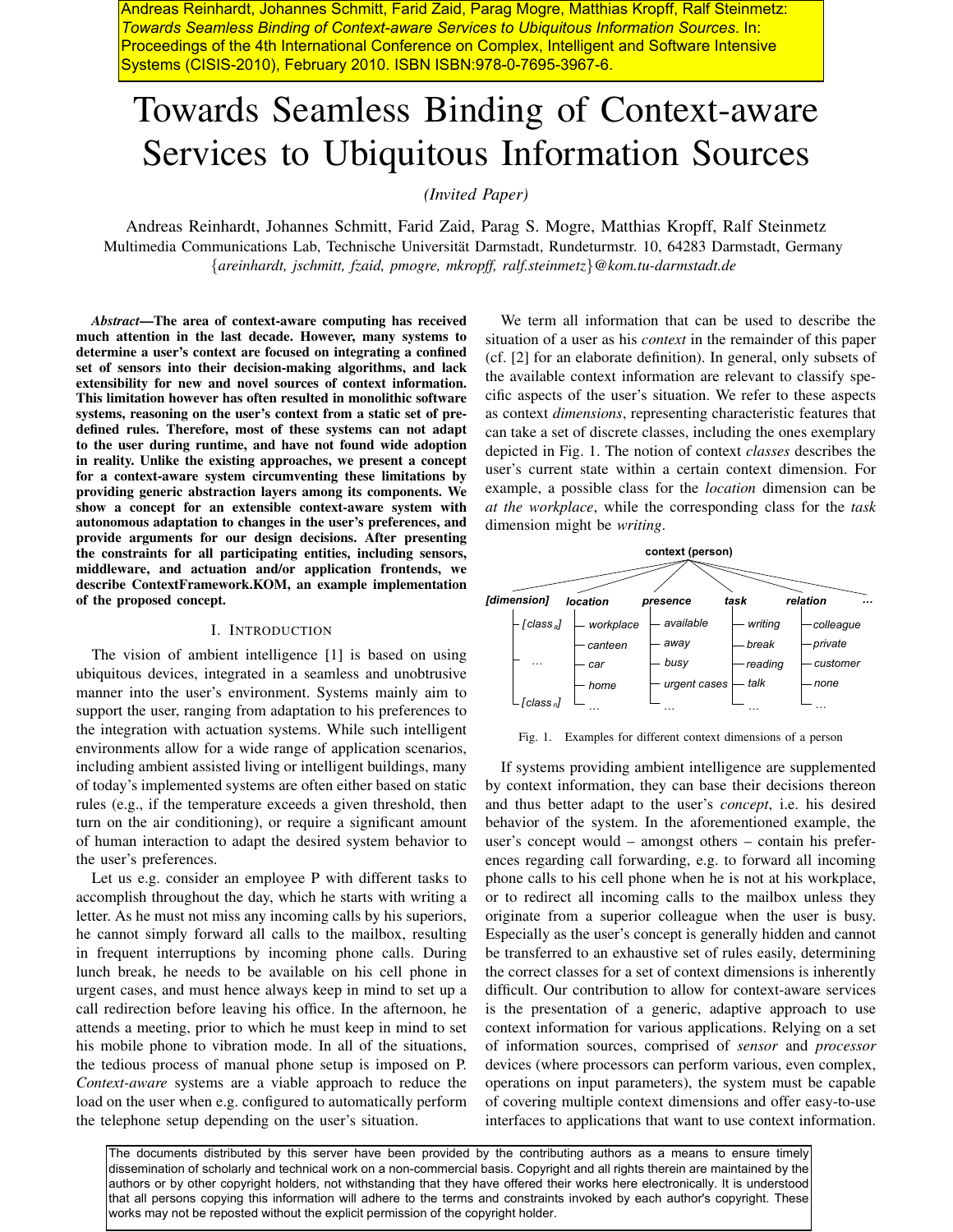After describing an exemplary set of context dimensions and their applications in Sec. II, we list the requirements for any system targeted to determine context classes in Sec. III. A generic approach towards the design of such systems is shown in Sec. IV, and our implementation of the ContextFramework.KOM system provided in Sec. V. We summarize related work in Sec. VI, and conclude this paper in Sec. VII.

#### II. SELECTED CONTEXT DIMENSIONS

In this section, we present four representative context dimensions and briefly describe information sources that provide corresponding context information as well as application scenarios in which the resulting context classes can be used.

#### *A. Location*

A rather basic context dimension is the location of a user or an object. The knowledge about location enables locationaware or location-based services, e.g. automatic rerouting of phone calls to a mobile phone when the user is not at his workplace. Also, other dimensions might depend on location information, as the location might pose limits to the set of possible tasks or available devices. The set of information sources that can determine the location are manyfold, including GPS, WiFi and Bluetooth neighborhood relations. However, also other information sources can be queried to deduce a user's location, e.g. room activity meters or indicators for the computer usage of a given user account.

# *B. Presence*

The context dimension of presence is widely employed in communication systems today, where it is used to display the availability state of participating users. Although users need to set their state manually in most systems (e.g. instant messaging tools), a couple of implementations also rely on a small and fixed set of local information sources (such as the keyboard or mouse activity). Both variants however allow the systems to selectively forward or block incoming communication requests, depending on the users presence state. Taking a more global view on presence leads to a large range of dependencies in terms of information types. Besides information about the current location, at least the available communication devices and the current task are relevant to determine the user's presence.

## *C. Task*

The complexity of capturing information about a user's current task depends on the task itself; while the user is working at his computer, the running applications and data from the input devices (e.g. average mouse movement speed or key stroke rate) can be used to support the determination process of the current task. When the user does not actively use his computer, i.e. in states like *meeting*, *coffee break*, or *reading*, a different set of information sources, including calendar, location, or movement, become relevant. While some tasks may allow the user to be interrupted at all times, only interruptions with a high importance should be forwarded to the user while performing complex or demanding tasks.

## *D. Relation*

Commonly, users have detailed preferences regarding the handling of incoming communication requests. Besides their current task having an influence on their decision whether to accept a request, an even stronger aspect is the social relationship to the enquiring person. While an interruption may not be tolerated when the caller is unknown to the callee, the decision to reject a request might be revoked when some social relation is determined. Knowledge about the relation can e.g. be derived from recent interactions, proximity observation, communication logs, or contact lists. Forwarding calls in a context-aware manner can also reduce the need to carry several communication devices to distinguish between private and business contacts.

#### III. REQUIREMENTS FOR CONTEXT-AWARE SYSTEMS

Any system targeted to determine context states in a generic and adaptive way needs to fulfill a set of requirements. We intentionally present the major challenges in an unsorted list, as their weighting and priority may differ between application scenarios.

It must be open to new information sources during runtime: Anticipating that new sensor types result from the evolution of embedded systems and sensor devices, it is essential to remain extensible to these types and integrate them into the system without reconfiguration efforts.

Extensibility by new context dimensions: New sensor types and application demands might necessitate the definition of new context dimensions. The system should thus also provide extension options for this case.

Only relevant sensors should be queried: Often, a great number of sensors may be present within the system, but only a small subset contributes to the determination of the user's context. The system should thus confine its queries to the relevant information sources to use available bandwidth and energy consciously.

Integration of existing systems: To reduce additional required monetary expenses and integrate with ubiquitous devices like mobile phones more easily, the system should be capable of being run on such devices and platforms. It must therefore provide common interfaces for both information sources and applications that use context information.

Tolerance for failing and missing sensors: Fluctuations of radio links, or device failures may lead to incomplete sensor query results or entirely missing data. The system needs to be able to cope with such situations and react adequately.

Maintaining latency and quality parameters: Obtaining sensor information might be a time-consuming process, if devices are placed at remote locations or connected over slow links. However, incoming context requests should be served within reasonable time, possibly necessitating means to integrate sensors with greater querying delays.

Adaptation to concept drift/shift: In many cases, user concepts evolve over time. To avoid incorrect context classes to be provided by the system, it must be capable to react to gradual (*drift*) and sudden (*shift*) changes of concepts.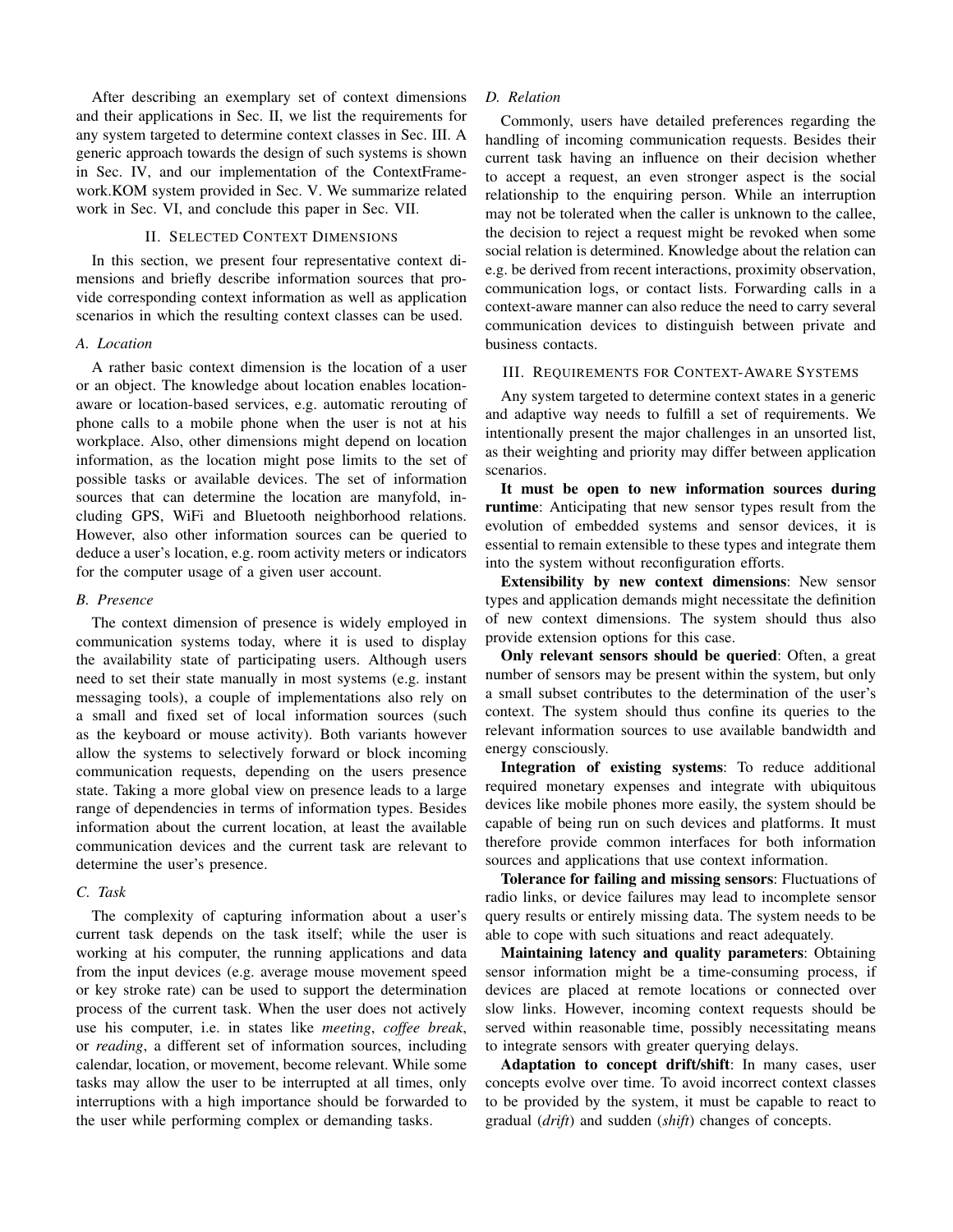Coverage of multiple context dimensions: As presented in the preceding section, multiple dimensions of context exist and might be required to be evaluated simultaneously. The system should therefore provide capabilities to determine more than one context dimension at a time.

Scalability: The system needs to be scalable and must maintain regular operation mode even during periods of high load and a great number of registered sensors.

Privacy: As private information about users is collected and processed within such systems, eavesdropping attacks at both radio links and the processing system might pose risks to the privacy. Ideally, the user should be in control which information he provides at which instant in time.

# IV. SYSTEM CONCEPT

To meet the aforementioned requirements, we propose the use of a modular middleware-based approach, as shown in Fig. 2, which we present in more detail in the following subsections.



Semantic Description

Fig. 2. Modular structure of the context system

#### *A. Information Sources*

To avoid compatibility problems when combining several heterogeneous devices and technologies, the system must be capable to integrate them without the need for extensive manual reconfiguration. Especially when a broader set of sensors and especially embedded devices, which may not be connected over wired Ethernet, are part of the system, suitable protocols and network transport mechanisms must be identified and implemented. In general, context dimensions are bound to sensors and processors, which provide information of different *relevance* and *accuracy*. Instantiations of sensors include dedicated physical sensors, either directly connected to a computer, or over wireless radio technologies. However, sensors can also be present as software suppliers, which extract sensor information (such as the keystroke rate or the current open application) from a computer system controlled by the corresponding user. *Processor nodes* might be present in form of databases, mapping the value of an input type to another value of another data type (e.g. GPS coordinates to the according room number). More sophisticated options, such as feature extraction tools, which extract the most relevant information from a greater set of data, or high-level sensors, like image processing tools, can also be integrated as processor nodes.

## *B. Common description*

To allow for new and novel sensors to be interfaced, it is essential for information sources to describe their functionality. Although this description can be limited to the input (in case of processors) and output data types as well as meta information (such as expiry time or accuracy of sensed data), it must be generic enough to allow the integration of heterogeneous sensors, which may range from very small embedded systems up to high-definition image processing server farms. It is obvious that syntactic descriptions are insufficient to determine if sensor readings can be used by a processor component, as they lack information about the *meaning* of the contained information. Instead, the use of semantic annotations is well suited to bridge the gap. A variety of semantic sensor description languages exist, many of them inspired from the area of Web Services [3]. Special emphasis has been put on making service descriptions understandable to machines, so that any application can use many different services, even though it may lack knowledge of the service a priori. Furthermore, the vocabulary of data types must be agreed on at all participating systems. Ideally, a comprehensive and extensible semantic data structure, such as an ontology, is used to also incorporate relations between such types, e.g. inheritance or equality.

# *C. Data Type Management*

Information sources must maintain information about the data types for their input and output parameters. To ensure that devices from different vendors are interoperable and maintain extensibility during system runtime, a static semantic data structure is obviously insufficient. A better solution is to extend the ontology automatically when yet unknown sensor types are encountered. Further means must therefore be integrated to ensure integrity of the ontology, eliminate redundancies, and integrate the correct relations to existing data types. The use of semantic data types obsoletes static system settings or search requests to be adapted to new sensor devices, but instead generates queries based on a sensor's semantic description. Extensibility of the system is thereby ensured while maintaining full functionality. *Loose coupling*, i.e. means to replace information sources by semantically equivalent ones during runtime, is a significant benefit of semantic data type management, and also covers for missing and failing sensors.

## *D. Communication*

To provide an abstraction for the inherent need of communication between heterogeneous systems, the concept of *connectors* can be applied. Representing a generic interface to call methods provided by other systems, any data exchange passes through the connector, which chooses the right means to forward each request. It thus effectively alleviates the need for looking up where another service is running and how it can be invoked. Another advantage of a connector-based architecture is its extensibility; new systems joining the network only need to implement an existing connector to interoperate. The central issue related to the connector-based structure is the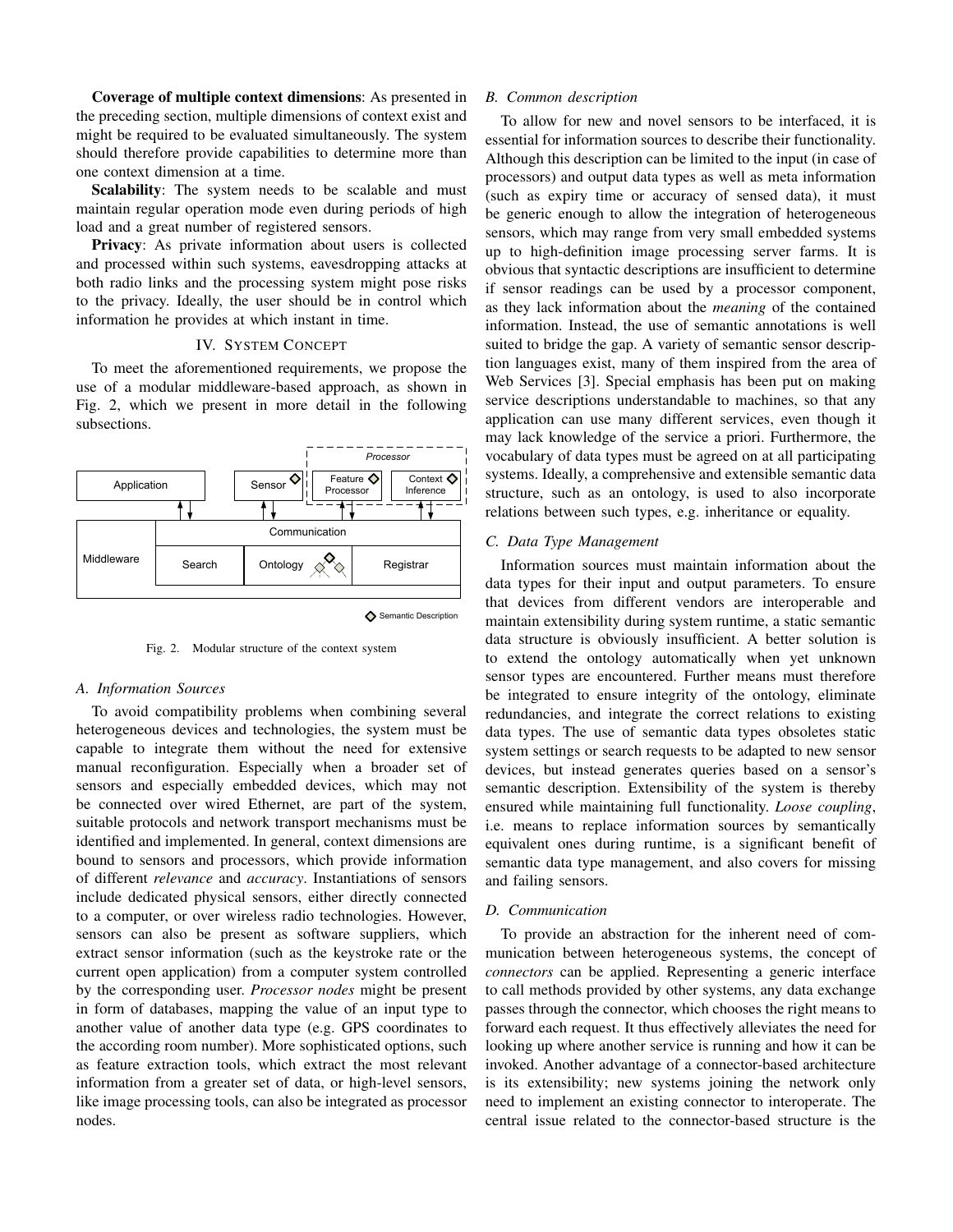discovery of information sources in the network. Approaches in wired networks usually make use of a centralized directory to manage available services and means of connecting to their host systems. Sacrificing scalability and thus only applicable in small networks, broadcasting can also be used to assist service discovery. As context-aware systems comprise networked devices fitted with physical sensors, parameters like QoS (*Quality of Service*) and QoI (*Quality of Information*) gain importance. Requirements for QoS parameters may arise from time limits on the process of context determination, but QoS also addresses scalability, as large numbers of sensors might be attached to a system. The QoI metric describes the expressiveness of the aggregated information; the challenge is to find *enough relevant* information in limited time to allow the context classification algorithm to make decisions with high accuracy.

# *E. Search*

Even when annotating information sources semantically, information lookup algorithms should be designed in a way to avoid iterating over all available sources of context information for a given dimension, which would result in a great number of requests and possibly lead to context information unrelated the original search request. As this affects both scalability and the quality of the resulting decision, any context determination system should ideally only query relevant sensors. Scalability is hereby inherently ensured by using search algorithms, which can adapt to different applications and to a dynamically changing sensor network topology without the need for a manual redefinition of the search request. As processor nodes always require input from other information sources queried previously, an *iterative search* is mandatory, where results retrieved in previous iterations are used as input parameters to successive requests. To integrate slow and resource-constrained devices into the system, specialized means to access their need to data be integrated. While caching of previous query results may – in combination with meta information about the sensor information quality – reduce the number of queries to the sensor, adaptive pre-fetching of sensor data can be used to retrieve sensor data before an actual query takes place to reduce the delays when polling the sensor. To adapt to the traffic present for sensors and processors, both querying approaches and publish-subscribe architectures can be used to retrieve data in an efficient and timely manner.

## *F. Context Classification*

The context classification mechanism, deducing a user's context state from available context information, is a special type of processor node. To determine correct context states from the set of context information, the system must contain an autonomous classification entity, targeting to approximate the user concept as good as possible with minimum user interaction required. Several approaches towards adapting the classification model to the user's concept are known, including the definition of static rules or the configuration of the system through expert knowledge [4]. Both contradict with the defined requirement of future extensibility, and pose an additional cost, as the entire system configuration must be defined in both cases. A better suited approach therefore is to determine the patterns between the sensor data and the user's behavior from a set of training data. The extracted patterns can then also be used to determine the probable results for new and not yet encountered situations (*extrapolation*). We describe an approach that uses machine learning techniques to deduce context states from available context information in Sec. V-C. Preprocessing of sensor information might also be required in the system, to eliminate noise on sensor readings or set newly encountered observations into relation to existing data.

## *G. Application*

When context-aware systems provide generic interfaces, integrating new applications and user frontends is a simple process, as they merely need to interface the system over one of the available connectors. Examples for basic frontend systems include textual displays, indicating the status of a user to his friends, or a daemon that notifies a person whenever an object's context changes. More sophisticated usage scenarios envisage the integration into workflows like call management or business processes. When corresponding processor services are integrated into the system, they can autonomously trigger actions to establish phone calls or reroute them when the callee is unavailable. Knowledge about the presence state also allows placing a phone call to any person within a group of persons, given the constraint that the person must be available over a landline phone connection. We present a more detailed discussion on arising options to use determined context states through frontends in Sec. II. Context information can also be used in intelligent buildings or intelligent signage, which may even include personalized recommendation systems or actuation over home automation buses (e.g. switching the lights off when the user has left the room).

# V. CONTEXTFRAMEWORK.KOM – AN IMPLEMENTATION

We have determined the requirements for a context-aware system in the preceding sections. However, to prove the feasibility of our concepts, a real system has been implemented, following the structure shown in Fig. 2, which we describe in detail in the following subsections. For further design decisions and implementation details, we refer the interested reader to our technical report [5].

## *A. Information Sources*

As all information sources need to provide semantic selfdescriptions to allow for loose coupling, we have made use of the semantically enriched Web Ontology Language for Services (*OWL-S*) [6] to describe the features and functionalities of all sensing devices. To allow embedded devices with limited capabilities to join the network, we have implemented a lightweight version of the protocol, reduced to the essential set of data required to describe a sensor. New sensors can easily be integrated with the network of information sources by registering their description to the central server instance,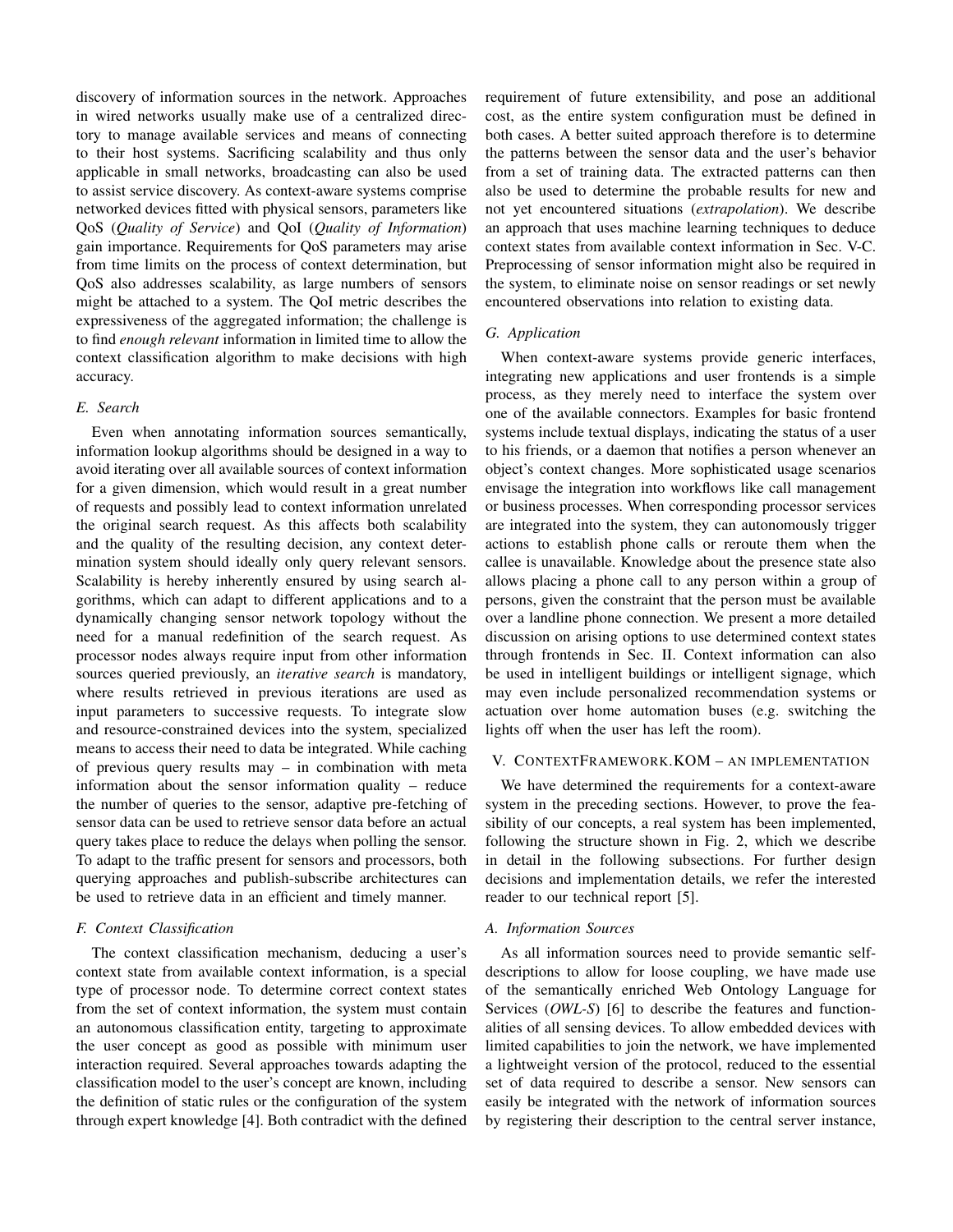which runs a middleware system. Sensor invocations can be realized over a set of supported protocols, catering for the heterogeneity of the sensor set. Including the XML-RPC [7], RMI [8], and R-OSGi [9] transport mechanisms, the system allows to integrate a wide range of sensors. When integrating nodes in wireless sensor networks, compressed radio messages are employed to efficiently use the available bandwidth and energy budget [10].

# *B. Middleware*

Interpreting sensor and processor functionalities as services yields multiple advantages. Using a service-oriented system architecture provides the required flexibility to cater for failing sensors and dynamic loading of modules during runtime. The OSGi service platform [11] provides the functionality to ease software integration. Services and applications can be integrated and maintained via the network. In our system, the Concierge distribution [12] was selected, since it has a small filesystem and memory footprint while providing all required functionality. The system has been implemented using the Java programming language to allow for portability to many different platforms. Functionalities of the middleware layer can be summarized as sensor management and search functions. The list of registered sensors is kept up-to-date, both in terms of signing up sensors and removing stale sensors from the list to avoid unnecessary calls to non-existing devices. Besides maintaining the ontology of sensor types and their relations, the middleware also provides functionality for searching dedicated sensor types. Search queries can be confined to any subset of sensors to avoid scalability problems and lead to an improved quality of the search result.

# *C. Search and Classification*

The target of adaptive search mechanisms is to determine the relation between a search request and the available set of sensors, and only query sensors which match both the desired quality and relevance. To cater for these options, our implemented system relies on the use of the extensible ontology as well as an iterative search process. When either the desired quality is reached, or the allowed search time is exceeded, results are forwarded to the evaluation process. Evaluation modules for a set of context dimensions have been implemented, and are presented in more detail in Sec. II. We have employed machine learning techniques to support the adaptation of the model, forming the basis for any context decisions, to the user's preferences and wishes. The evaluation instance features an online learning mechanism with gradual forgetting and adaptive window sizing [13]. All results from evaluation modules are fed back into the middleware system as new information sources, allowing their results to be used by all other components of the system, including other processors and frontends.

# *D. Frontends*

The system has been enriched by a set of frontends, which make use of the determined context information in various regards. We have specifically configured a telephony server to only route calls to the callee when he is in an available context state, and configured instant messaging tools to automatically adapt to the context state and avoid pop-up windows when the user is busy. The system has additionally been extended by a set of additional services, including an web based portal for configuration, a control system for sensor management, and a set of non-obstrusive feedback interfaces to support the adaption algorithms.

#### VI. RELATED WORK

Evolving from Mark Weiser's vision of ubiquious computing [1], many approaches have been made to detect a user's context and react to its changes. Some initial approaches (e.g. [14], [15]) hereby derive contexts from a static set of sensors. The modules for sensor coupling are mostly hardwired in the application code, which generally complicates the application development and poses severe reusability issues.

The CoBra system in contrast supports loose coupling of sensors by employing a central broker for context data [4]. It uses OWL to model context and keep a consistent knowledge, as well as to enforce privacy rules specified by the users. Similarly, the Context Toolkit [16] presents a widget-based context infrastructure which abstracts the low-level sensors from the applications using them and thus supports the reuse of context data by multiple applications. However, the Context Toolkit fails to support important features addressed in this paper like drifting concepts, failing components and fully transparent acquisition of context information. The CALAIS project has been designed with a focus on determining a user's location [17]. In contrast to our proposed concept, CALAIS is limited to a set of static evaluation algorithms and only relies on matching the syntactic descriptions of information sources to pre-defined event templates.

Comparable to our presented approach, SOCAM uses OWL for context representation and knowledge sharing [18]. It also proposes an OSGi-based architecture for provisioning and delivery of context-aware services. The service behavior is driven by reasoning about OWL rules that are specified by the service designer. However, unlike our approach, the end user in SOCAM still lacks the ability to adapt these rules to changing preferences. ContextWare proposes a scheme for late binding of sensors by allowing them to be wrapped as web services [19]. The interface of the service is exposed to the system and semantics are added to the provided data types according to an RDF ontology. However, this last step requires the user interaction to supply the right mapping. In contrast, our approach facilitates extending the ontology at runtime without need for user intervention. The "Suggested Upper Merged Ontology" presented in [20] addresses the challenges of merging multiple existing upper-level ontologies into a single data structure and provides hints on the design of extensible ontologies. In addition, the authors present means towards performing a semantic search, which is closely related to the search mechanisms present in our concept.